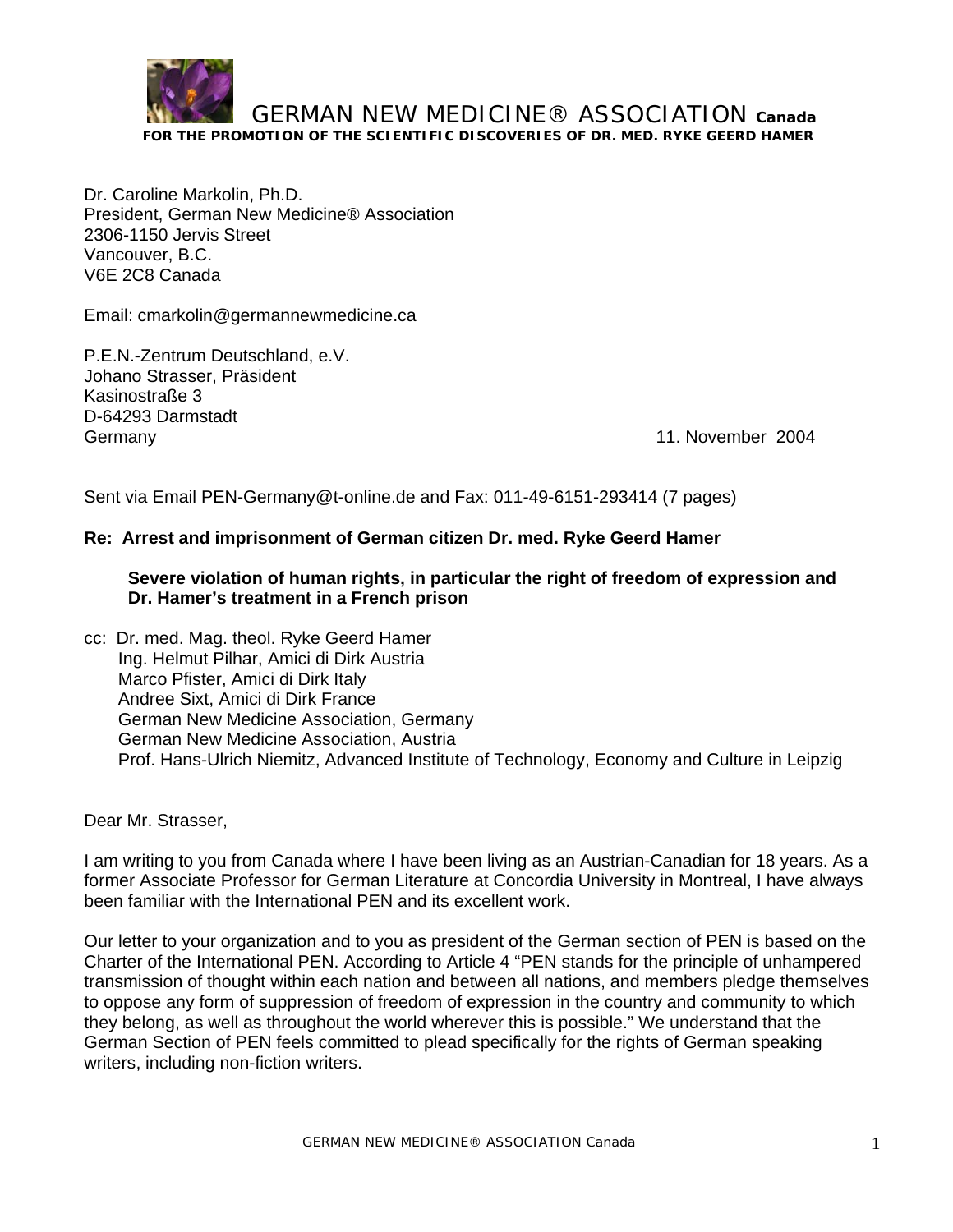We are turning to you, in particular to PEN's "Writers-in Prison-Committee" with a request to intervene on behalf of a German citizen, medical doctor **Dr. med. Mag. theol. Ryke Geerd Hamer**.

On September 9th, 2004 Dr. Hamer was arrested in Spain and detained in a prison in Madrid for 6 weeks. Following a European extradition order, Dr. Hamer was extradited to France on October 18<sup>th</sup>. Presently, he is being held in the French prison Fleury-Mérogis (Paris), sentenced to three years in prison without probation.

Dr. Hamer's address:  $N^{\circ}$  d` écrou 334 750 J M.A. de Fleury-Mérogis 7 avenue des Peupliers F-91705 Ste. Généviéve des Bois

The French court in Chambery (Savoy, France) accuses Dr. Hamer of "fraud and complicity in **the illegal practice of medicine". He has been charged and found responsible for the deaths of French citizens due to the availability of his publications in French.** 

#### **Dr. Hamers scientific discoveries**

Dr. med. Mag. theol. Ryke Geerd Hamer is the originator of "**German New Medicine®**" (English) or "Germanische Neue Medizin**®**" (German). His research began over twenty years ago after his son Dirk, while sleeping on a boat anchored off the Mediterranean island of Cavallo, was accidentally shot by the Italian Crown prince Victor Emanuele of Savoy. Almost four months later, on December 7th, 1978, Dirk succumbed to those injuries. Shortly after Dirk's death, Dr. Hamer was diagnosed with testicular cancer. Since he had never been seriously ill, he hypothesized that the development of his cancer could be directly related to the unexpected loss of his son. At that time Dr. Hamer was head internist of a cancer clinic at the University of Munich. It was there that he began to systematically study his patients with regards to the causes, development and healing process of their cancers. What he discovered was revolutionary!

Dr. Hamer found, based on 200 case studies that every disease originates from a dramatic shock experience. He discovered that this shock affects not only the psyche, but impacts simultaneously on the part of the brain that corresponds biologically to the specific trauma (this impact is clearly visible on a brain scan). Dr. Hamer established a clear and systematic correlation between certain conflicts, how these conflicts manifest themselves as what we term "diseases", and how all these psychological and organic processes are connected to the brain as the mediator between the brain and the body.

With his findings, Dr. Hamer was the first to prove scientifically that cancer is not, as previously thought, a senseless proliferation of deadly cancer cells but rather a meaningful (even predictable) biological program created by Nature over the course of evolution in order to give the individual (man and mammal alike) the chance to cope with a very particular biological emergency situation (the unexpected "conflict shock"). So far, Dr. Hamer has been able to confirm his discoveries with over 40,000 case studies

For more than 20 years, Dr. Hamer's research has been providing us with scientific evidence that cancer is NOT a life-threatening disease! Why, one might ask, are these ingenious discoveries that could have saved thousands of people from the current invasive treatments for cancer not taught at a University level? In fact, in 1981, Dr. Hamer presented that very research to the Medical Faculty of the University of Tübingen, Germany, as a post-doctoral thesis. To this day, the Medical Faculty still refuses, in spite of two court orders, to evaluate Dr. Hamer's findings (more details below).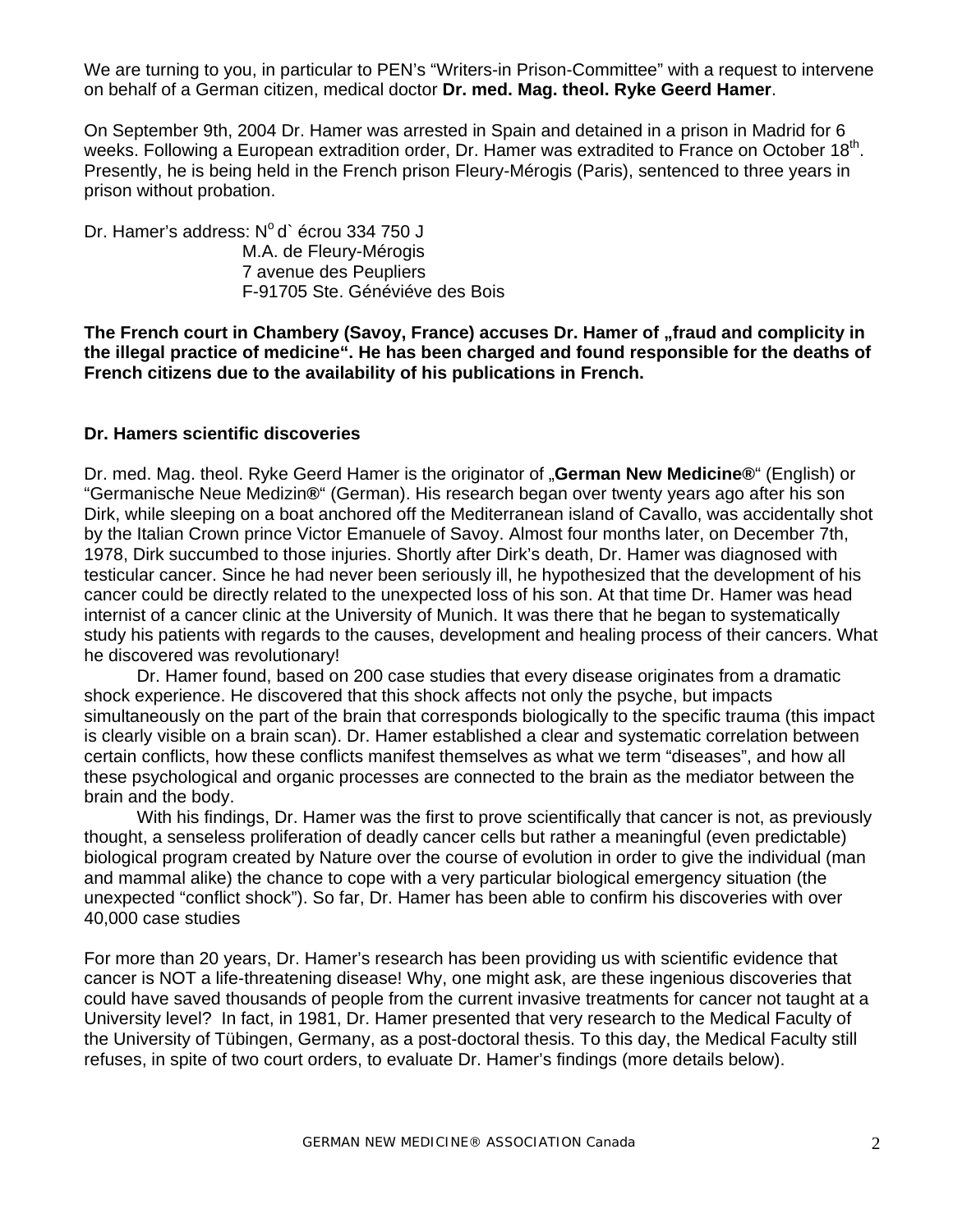In 1986, Dr. Hamer was stripped of his medical license on the grounds that he refused to renounce his findings on the origin of cancer. On September  $9<sup>th</sup>$ , 1997 he was accused of "illegal practice of medicine" and sentenced to 19 months in prison for having given three people free medical information without a medical license. After his prison sentence in Cologne (Germany), he moved to Spain where he has been living in exile ever since.

On September 8th, 2004 (exactly 7 years after his first arrest), Dr. Hamer was arrested again – this time on the grounds that some people in France were informed about his research on cancer as well as about his publications on the subject.

#### **Details on Dr. Hamer's arrest on 9-09-2004 and his extradition to France on 18-10-2004**

Dr. Hamer's arrest on September 9th, 2004 is a result of rather dubious appeal proceedings. In January 2000, the French court in Chambery (Savoy, France) sentenced Dr. Hamer *in absentia* to 18 months – 9 months in prison, 9 months on probation - plus a financial penalty of about 7,000 Euro. The charges: "fraud and the complicity in the illegal practice of medicine". According to an AFP-press release (1-06-2004), several patients had been given information about Dr. Hamer's findings on cancer by members of the organization "Stop Cancer". After these patients died, Dr. Hamer was made responsible for their deaths based on the publication of his scientific research. It should be mentioned that Dr. Hamer had never spoken to any of the individuals in person.

 At the end of May 2004 something happened which is most likely unprecedented in judicial history. The French Appeals Court held the appeal hearing against Dr. Hamer without notifying him or his lawyer! Dr. Hamer first learned about this hearing on May 27, 2004 when he received a faxed copy of a newspaper article with the title "Hamer in Hiding" (*Hamer aux abonnés absent)*. The public prosecutor had requested a long jail term in order to obtain a European arrest warrant. The previous sentence had been too short, because 9 months of the 18 were to be on probation. To secure a European extradition warrant, a minimum penalty of 12 months without probation was needed. The senior public prosecutor, Mme Jakobine D., has requested the court to sentence Dr. Hamer to a "long enough sentence to allow requesting a European arrest warrant", literally, "at least one year in prison without probation". She has even appealed to the European court to confirm in advance the minimum sentence of one year, to be imposed when the time will come. Now the time has come!

On July 1<sup>st</sup>, 2004, the prison term was even increased. The court in Chambery sentenced Dr. Hamer to 3 years in prison without probation for "fraud and illegal practice of medicine". On top of that, Dr. Hamer was ordered to pay compensation in the amount of Euro 200,000 to people he has never seen and **who supposedly suffered damages through his German New Medicine or his publications.** 

## **The appeal proceedings and the sentence** *in absentia* **to three years in prison which resulted in Dr. Hamer's arrest on September 9th, 2004 make it obvious that the penalty is not based on the severity of the supposed offense but rather of the feasibility to get a hold of him through a preemptive European arrest warrant. The penalty in the first instance had been clearly less.**

An interview with Dr. Hamer's Spanish lawyer, published in the Spanish paper "Discovery DSUDAD", contains revealing information. "*Dr. Hamer's Spanish lawyer, who, up to this point, had never met Dr. Hamer nor heard of the German New Medicine, was surprised to learn the reason for the arrest and the fact that a French court was able to issue a pre-emptive arrest warrant while the verdict was still the subject of appeal proceedings. He could not imagine somebody being detained under such circumstances in Spain. Furthermore the lawyer deemed it unjust to sentence Dr. Hamer in absentia despite a certificate attesting to Dr. Hamer's inability to respect the hearing date because of illness and a request for a new date. The lawyer also questioned the fact that the court refused a new hearing date and sentenced Dr. Hamer in absentia, leaving him therefore without legal protection. He also*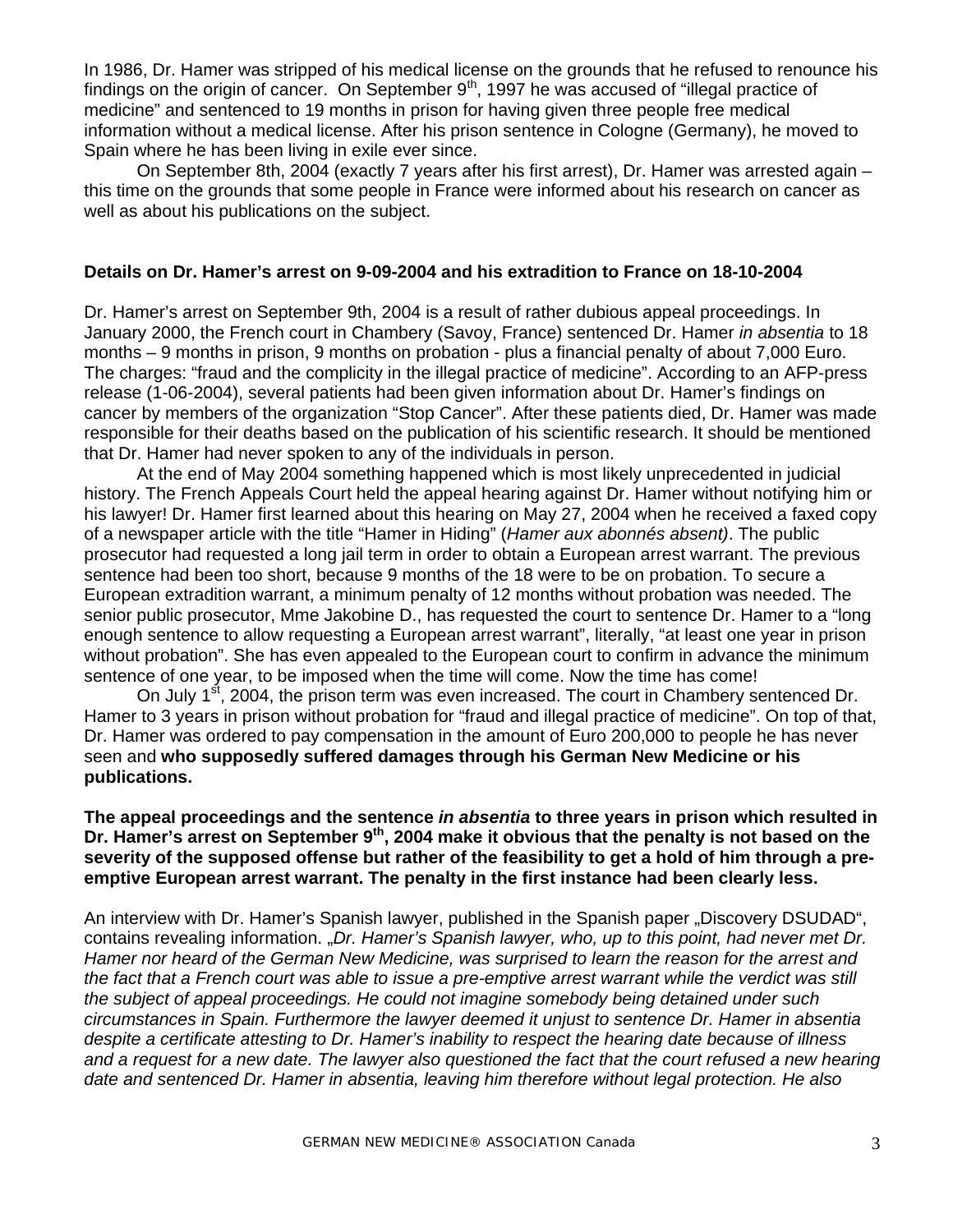*questioned why he wasn't arrested in the first place to ensure his presence before court. He said that once appeal proceedings were initiated, it would not be permitted to order pre-emptive arrest proceedings with a view to a more favorable judgment. Furthermore, the court was aware of Dr. Hamer's place of residence, nullifying the risk of escape. According to the lawyer, the chain of events was rather strange, completely unjustified and contrary to established proceedings*."

# **Dr. Hamer's imprisonment in the context of the verification of his discoveries**

Dr. Hamer's findings have been verified over twenty times; the majority of them certified by a notary. A few examples:

**December 9th, 1988**: **University of Vienna**, signed by: Dr. Elisabeth M. Rozkydal, General Physician Prof. Jörg Birkmayer, Specialist for Laboratory Medicine Dr. Franz Reinisch, Specialist for Internal Medicine Doktor Fritz Eberz, Intern

## **May 12/13, 1990**: Verification at conference in **Namur (Belgium), signed by 16 medical doctors**

# **June 24th, 1992**: **Medical Faculty of the University of Düsseldorf**, signed by:

Prof. Dr. E. A. Stemmann, head doctor of pediatric clinic in Gelsenkirchen, Germany Dr. Elke Mühlpfort, pediatrician

**September 8/9, 1998**: **Verification by the University of Trnavská** (Slovakia), signed by: Prof. MUDR. J. Pogády, DrSc, Professor of psychiatry and Chair of the committee; Prof. MUDR; V. Krcmery, DrSc, Dean of the Faculty; Doc. RN Dr. Josef Miklosko, DrSc, Pro-Rector of the Faculty of Science.

With the "Verification of Trnava" we have a document, signed by ten academic scholars that clearly put Dr. Hamer's discoveries on the origin of diseases on a publicly acknowledged level. Since 1998 Dr. Hamer's discoveries have never been disproved, only criticized as not being in accordance with the common view, i.e. with the theories and hypotheses of standard medicine

# **Dr. Hamers published findings in the context of the European Convention for the Protection of Human Rights and Fundamental Freedoms**

Art. 10.2 of the Convention states that the right to freedom of information can be restricted by law for the sake of the protection of health.

Given the numerous verifications of the German New Medicine®, in particular the verification by the University of Trnava, and by the many letters both of patients and physician colleagues that document the ease of suffering due to the application of Dr. Hamer's discoveries, it is unacceptable to construe Dr. Hamer' publications as a "crime" rather than regard his scientific work as a most valuable contribution to the "protection of health"

In view of the German Superior Court verdict (BGH-IV ZR 135/92) that every cancer therapy is in fact an experiment and that standard medicine is unable to understand cancer on a scientific basis, the ongoing suppression of the German New Medicine® and Dr. Hamer's imprisonment seems unfathomable.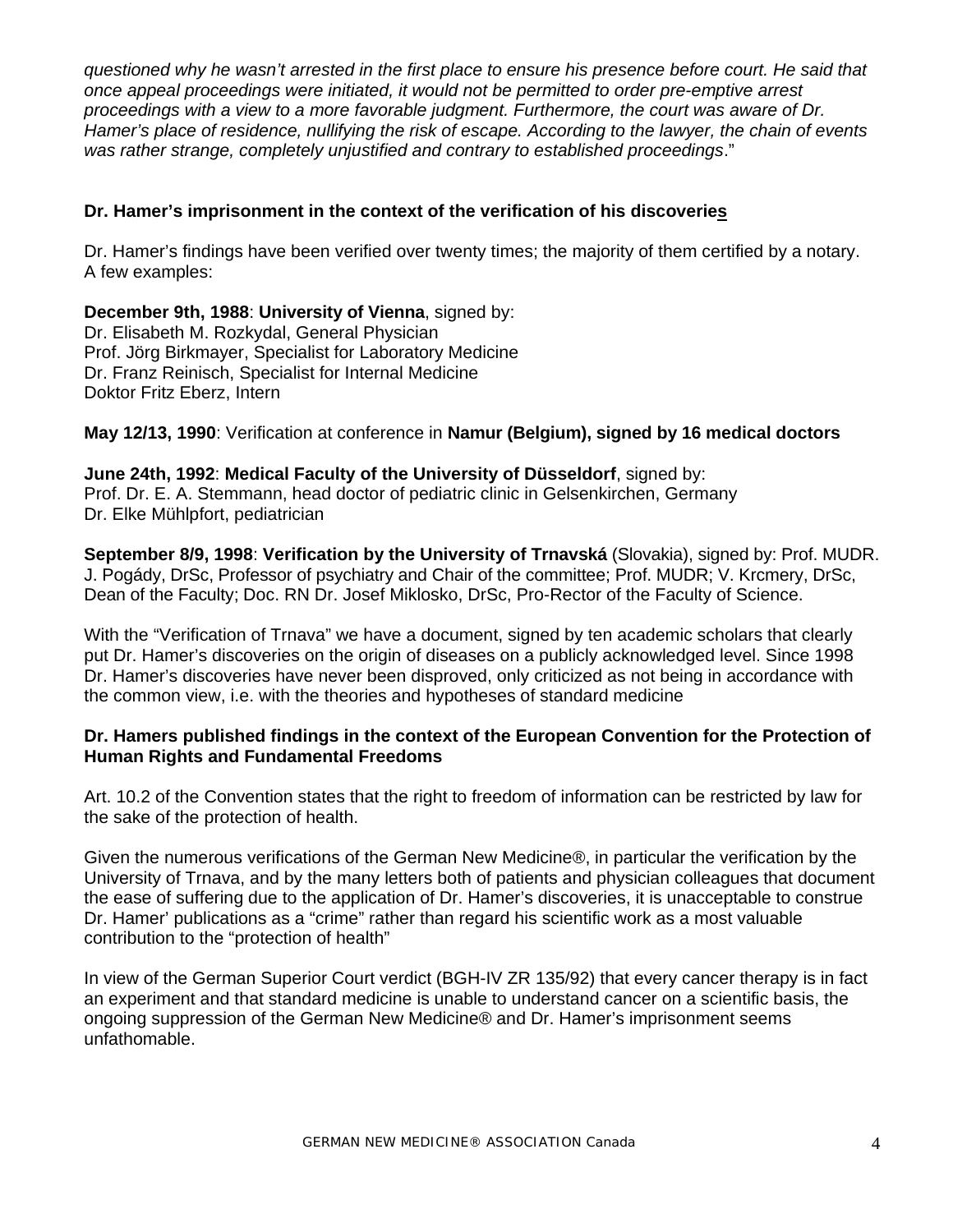### **Dr. Hamers imprisonment in relation to the role of the University of Tübingen, Germany**

In October 1981, Dr. Hamer presented his findings of the "Five Biological Laws of the New Medicine" to the Medical Faculty of the University of Tübingen as a post-doctoral thesis. To this day, the Medical Faculty of the University has refused to test Dr. Hamer's research in spite of its legal obligation to do so and in opposition to a court order from the administrative court Sigmaringen, Germany (AZ 3 K) 1180/86; 17.10.1986)

On August 18, 2003, upon request of Dr. Hamer, Prof. Dr. Hans-Ulrich Niemitz of the Advanced Institute of Technology, Economy and Culture of Leipzig, Germany, wrote a scientific report entitled "The New Medicine a New Natural Science". Professors Keuth (science theoretician) and Rassner (medical doctor) both from the University of Tübingen wrote a response to this report. In his "response to the response"-letter, dated March 18<sup>th</sup>, 2004 Prof. Niemitz quotes the following excerpts from the proceedings of the administrative court in Sigmaringen:

"On December 16, 1986, Professor Voigt, Dean of the Medical Faculty of the University of Tübingen was asked in court, whether Dr. Hamer could be right with his "New Medicine". Prof. Voigt affirmed this, adding: '**Conventional medicine knows practically nothing about cancer!'** The Dean was also asked, if it is correct what Dr. Hamer claims, that the New Medicine could be scientifically reproduced and tested within just one or two days. Prof. Voigt: 'If in one, two or three days, I am not sure, but in principle he is right!'. Asked if he could remember that he had promised Dr. Hamer back in 1981 that the New Medicine would be tested as to its scientific accuracy, Prof. Voigt answered: 'It is correct that I promised that, however, the Medical Faculty rejected the evaluation of the thesis. That is why I could not keep my promise!' The committee rejected his work (150:0 votes with no abstention)!

"Judge Dr. Iber asked the Dean: 'Professor Voigt, you are saying that Dr. Hamer could be right and you also admit that it would be possible to scientifically test the accuracy of his findings within one to three days! But if his New Medicine is correct, then you must approve it!' Prof. Voigt: 'Yes!'. Dr. Iber: 'Now I am at a loss. Professor Voigt, you are saying that Dr. Hamer could be right and that you could test that within a short period of time. So why don't you test his findings?'. Prof. Voigt: 'We don't want to know, whether Hamer is right!' … Dr. Iber: 'What? You don't even want to find out, whether Dr. Hamer's "New Medicine" is correct? This is a post-doctoral thesis. You are legally obliged to test it!' Prof. Voigt: 'That is incorrect. We are only obliged to perform the proceedings. We are not interested in whether Dr. Hamer is right!' ... Dr. Iber: 'In other words, you don't want to find out, although it would be an easy procedure to do so and although you are bound by law to test his findings and although it would have far-reaching consequences?' **Prof. Voigt: 'No, we don't want to know. And I will always vote against Dr. Hamer, no matter what he writes!'**  (German original: http://www.pilhar.com/Hamer/Korrespo/2004/20040318\_Niemitz\_Stellungnahme.htm)

As a result of both the University of Tübingen's refusal to test Dr. Hamer's scientific discoveries and the negligence of the Ministry of Science of Baden-Württemberg to properly supervise the postdoctoral thesis proceedings, Dr. Hamer was stripped of his medical license, was imprisoned for 19 months in a German jail, was forced to live in exile in Spain, and is now in prison in France. Dr. Hamer has been suffering tremendously as a consequence of the government's misconduct. But not only Dr. Hamer has been suffering. For more than two decades, every year thousands of patients have been denied the chance to be treated according to the German New Medicine® with its humane, noninvasive approach.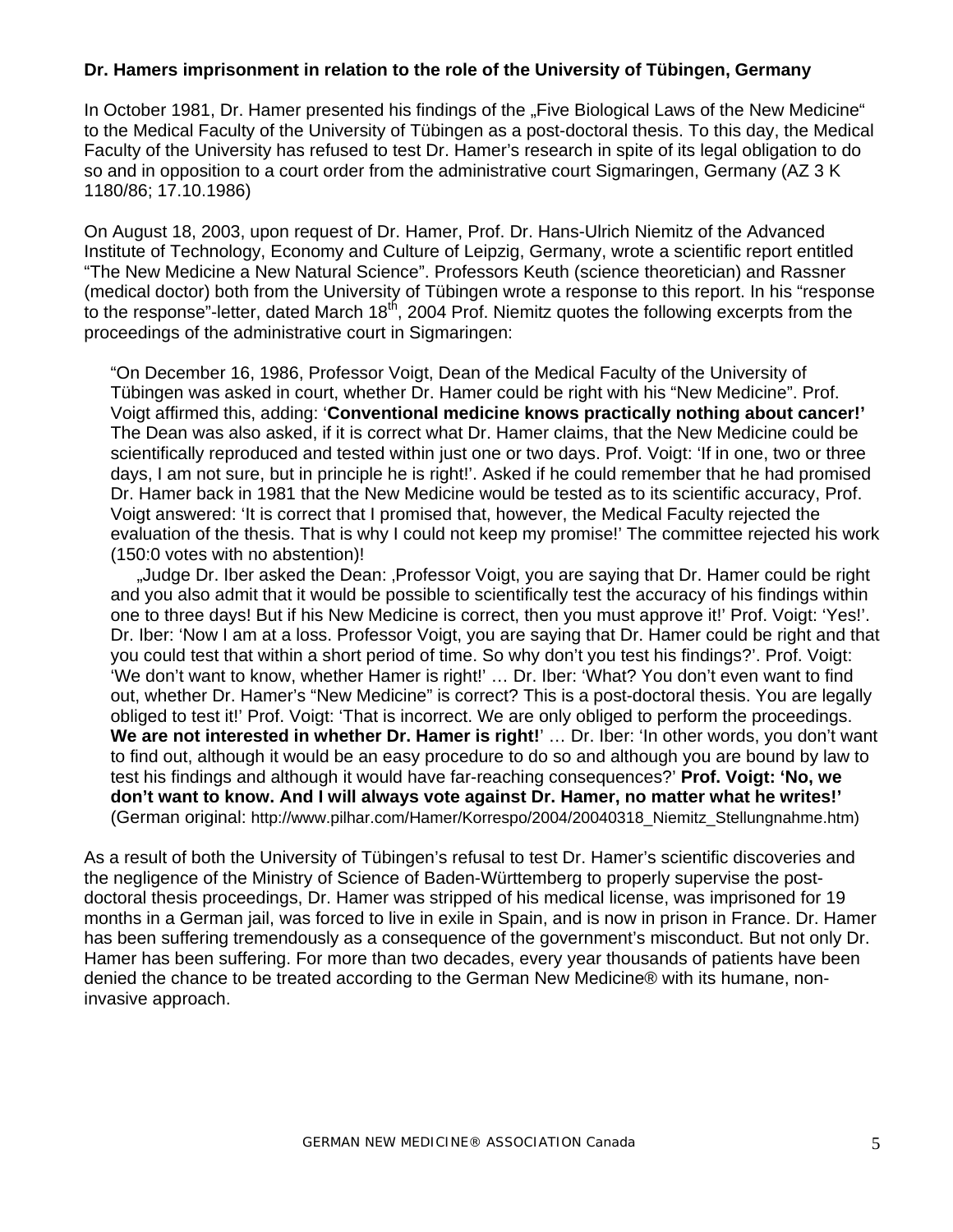In October 2004, the German magazine "SPIEGEL" (Nr. 41) published a three page article on Chemo "therapy" entitled "Toxic Treatment without Effect" (German: *Giftkur ohne Grenzen*). The article reveals that Chemo has no therapeutic effect at all but significantly worsens the quality of life. The article also points out that often patients do NOT die of the cancer but of the side effects of the "therapy".

Already back in 1989, Professor Dr. Abel from the Cancer Research Institute in Heidelberg, Germany, confirmed in his publication "Chemotherapies applied to Advanced Cancers" that 98% of the cancer patients die within 5 years after the therapy. – Conversely, a cancer treatment according to Dr. Hamer's findings offers a 92% chance of survival! These statistics for the German New Medicine's remarkable success rate was delivered by a public prosecutor. When Dr. Hamer was arrested in 1997, the police searched his patients' files. Subsequently, one public prosecutor was forced to admit during the trial that, after five years, 6,000 out of 6,500 patients with mostly 'terminal' cancer were still alive.

It should also be mentioned that in spite of ten requests by Dr. Hamer's lawyer, the court in Chambery also refuses to order the scientific evaluation of the "Five Biological Laws of the New Medicine". In fact, the court accepted UNAFDI, the state Anti-sect department as an accessory prosecutor in the case. The objective is to publicly discredit Dr. Hamer and portray him as a sect leader.

# **Dr. Hamers humiliating treatment in the French prison Fleury-Mérogis**

In his letter dated October 21st, 2004 Dr. Hamer writes about his treatment in prison:

"*The last three days were an absolute horror. For 45 hours I was deprived of sleep. Over and over again, I was searched and stripped of my clothes. For two days I was forced to sleep on a cold tile floor with no blanket and no mat. The whole day, all I got to eat was one sandwich and ½ liter of water, and this only at 2pm. I was handcuffed just to walk the 20 meters to the toilet … I feel like I am in a concentration camp. From the beginning it was suggested that I should voluntarily undergo psychiatric evaluation. The "crime" that I committed is now established: "Illegal medical practice 'en general', i.e. through my publications."* 

## **Based on Article 3 of the European Convention for the Protection of Human Rights and Fundamental Freedom such treatment is illegal.**

Dr. Hamer's letter also reveals that so far none of his family members had been able to contact him. On the contrary, any contact with him was deliberately blocked. According to a note, dated November 8<sup>th</sup>, 2004, posted at, Dr. Hamer's son still had not gotten permission to contact his father. As of today this situation has not changed!

A prior note from Dr. Hamer to his friends, dated October  $10<sup>th</sup>$ , 2004, is also disconcerting. He wrote: "*Today I received the notification that I will be extradited to France ... Already a week ago, one of my lawyers told me, that should I be extradited – which is most likely the case due to political pressure – he will ask the Spanish government to request from the French authorities that I will not be tortured and not committed to a psychiatric clinic … Obviously, torture is common practice in France*."

**According to the European Convention for the Protection of Human Rights torture is illegal. This applies also to France.**